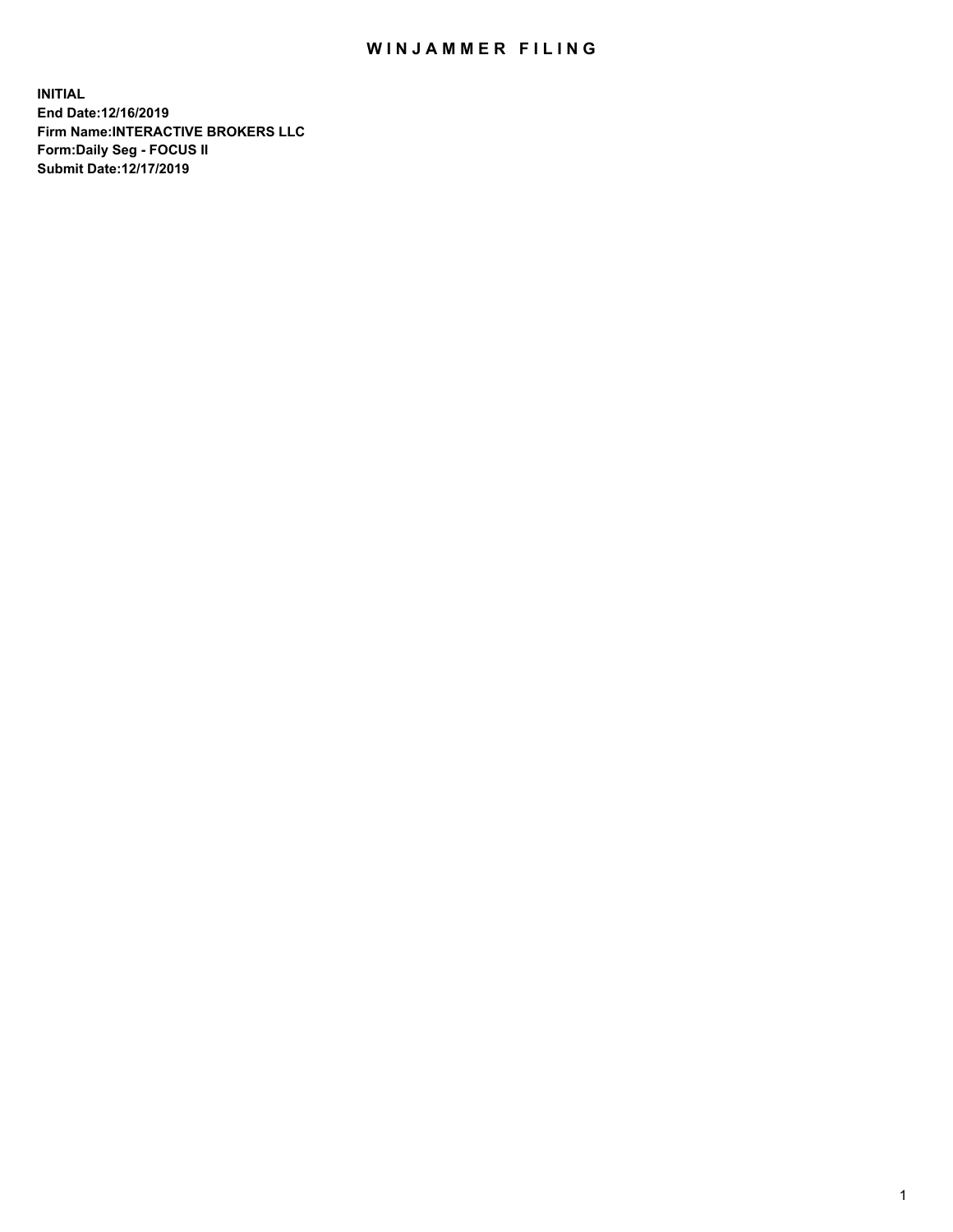**INITIAL End Date:12/16/2019 Firm Name:INTERACTIVE BROKERS LLC Form:Daily Seg - FOCUS II Submit Date:12/17/2019 Daily Segregation - Cover Page**

| Name of Company                                                                                                                                                                                                                                                                                                                | <b>INTERACTIVE BROKERS LLC</b>                                                                  |
|--------------------------------------------------------------------------------------------------------------------------------------------------------------------------------------------------------------------------------------------------------------------------------------------------------------------------------|-------------------------------------------------------------------------------------------------|
| <b>Contact Name</b>                                                                                                                                                                                                                                                                                                            | James Menicucci                                                                                 |
| <b>Contact Phone Number</b>                                                                                                                                                                                                                                                                                                    | 203-618-8085                                                                                    |
| <b>Contact Email Address</b>                                                                                                                                                                                                                                                                                                   | jmenicucci@interactivebrokers.c<br>om                                                           |
| FCM's Customer Segregated Funds Residual Interest Target (choose one):<br>a. Minimum dollar amount: ; or<br>b. Minimum percentage of customer segregated funds required:%; or<br>c. Dollar amount range between: and; or<br>d. Percentage range of customer segregated funds required between:% and%.                          | $\overline{\mathbf{0}}$<br>$\overline{\mathbf{0}}$<br>155,000,000 245,000,000<br>0 <sub>0</sub> |
| FCM's Customer Secured Amount Funds Residual Interest Target (choose one):<br>a. Minimum dollar amount: ; or<br>b. Minimum percentage of customer secured funds required:% ; or<br>c. Dollar amount range between: and; or<br>d. Percentage range of customer secured funds required between:% and%.                           | $\overline{\mathbf{0}}$<br>$\overline{\mathbf{0}}$<br>80,000,000 120,000,000<br>0 <sub>0</sub>  |
| FCM's Cleared Swaps Customer Collateral Residual Interest Target (choose one):<br>a. Minimum dollar amount: ; or<br>b. Minimum percentage of cleared swaps customer collateral required:% ; or<br>c. Dollar amount range between: and; or<br>d. Percentage range of cleared swaps customer collateral required between:% and%. | $\overline{\mathbf{0}}$<br>$\underline{\mathbf{0}}$<br>0 <sub>0</sub><br>0 <sub>0</sub>         |

Attach supporting documents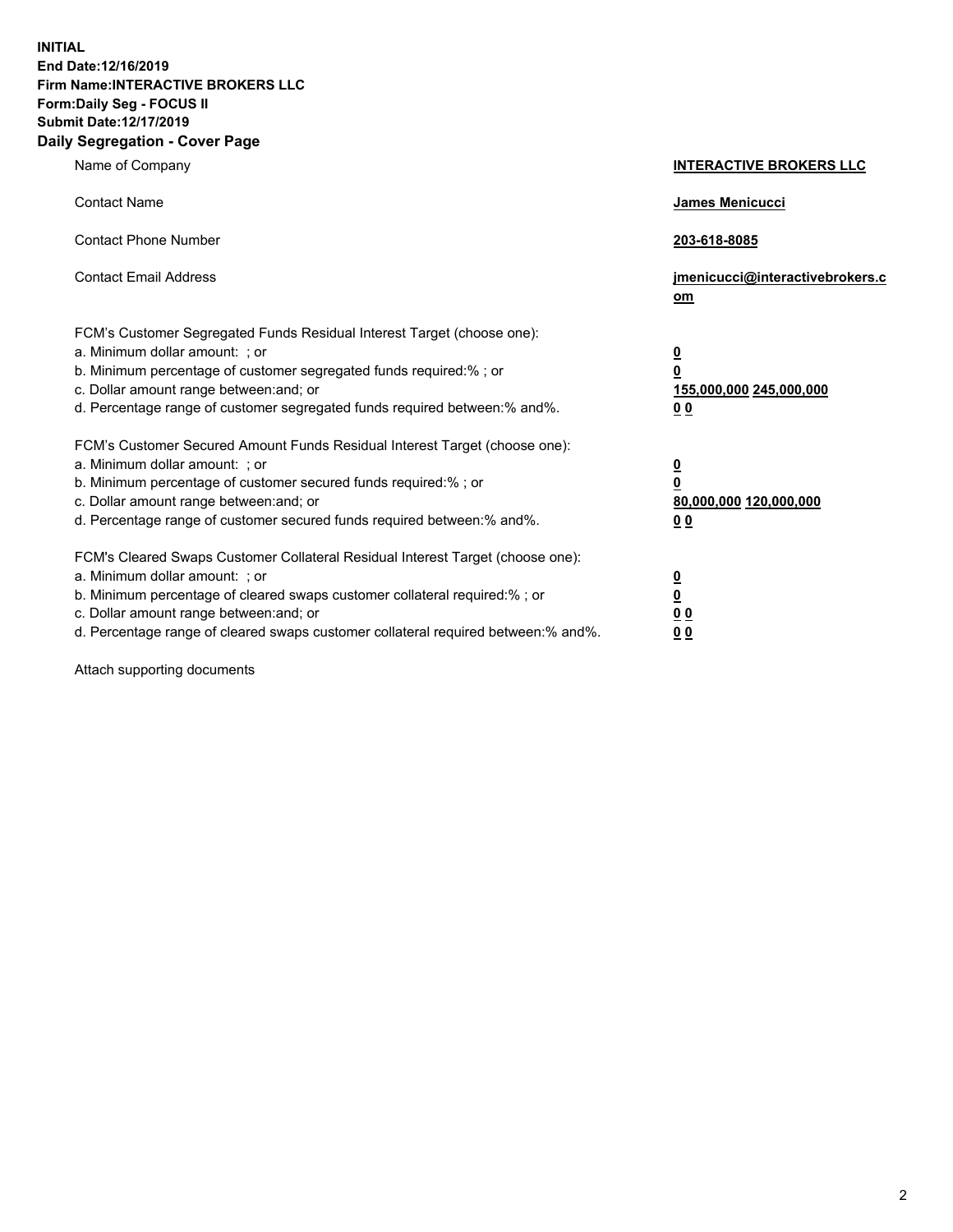## **INITIAL End Date:12/16/2019 Firm Name:INTERACTIVE BROKERS LLC Form:Daily Seg - FOCUS II Submit Date:12/17/2019 Daily Segregation - Secured Amounts**

|          | Daily Segregation - Secured Alliounts                                                                                                |                                                          |
|----------|--------------------------------------------------------------------------------------------------------------------------------------|----------------------------------------------------------|
|          | Foreign Futures and Foreign Options Secured Amounts                                                                                  |                                                          |
|          | Amount required to be set aside pursuant to law, rule or regulation of a foreign                                                     | $0$ [7305]                                               |
|          | government or a rule of a self-regulatory organization authorized thereunder                                                         |                                                          |
| 1.       | Net ledger balance - Foreign Futures and Foreign Option Trading - All Customers                                                      |                                                          |
|          | A. Cash                                                                                                                              | 508,003,709 [7315]                                       |
|          | B. Securities (at market)                                                                                                            | $0$ [7317]                                               |
| 2.       | Net unrealized profit (loss) in open futures contracts traded on a foreign board of trade                                            | 8,023,353 [7325]                                         |
| 3.       | Exchange traded options                                                                                                              |                                                          |
|          | a. Market value of open option contracts purchased on a foreign board of trade                                                       | <b>233,818</b> [7335]                                    |
|          | b. Market value of open contracts granted (sold) on a foreign board of trade                                                         | -278,364 [7337]                                          |
| 4.       | Net equity (deficit) (add lines 1.2. and 3.)                                                                                         | 515,982,516 [7345]                                       |
| 5.       | Account liquidating to a deficit and account with a debit balances - gross amount                                                    | 3,680 [7351]                                             |
|          | Less: amount offset by customer owned securities                                                                                     | 0 [7352] 3,680 [7354]                                    |
| 6.       | Amount required to be set aside as the secured amount - Net Liquidating Equity                                                       | 515,986,196 [7355]                                       |
|          | Method (add lines 4 and 5)                                                                                                           |                                                          |
| 7.       | Greater of amount required to be set aside pursuant to foreign jurisdiction (above) or line                                          | 515,986,196 [7360]                                       |
|          | 6.                                                                                                                                   |                                                          |
|          | FUNDS DEPOSITED IN SEPARATE REGULATION 30.7 ACCOUNTS                                                                                 |                                                          |
| 1.       | Cash in banks                                                                                                                        |                                                          |
|          | A. Banks located in the United States                                                                                                | 37,927,243 [7500]                                        |
|          | B. Other banks qualified under Regulation 30.7                                                                                       | 0 [7520] 37,927,243 [7530]                               |
| 2.       | Securities                                                                                                                           |                                                          |
|          | A. In safekeeping with banks located in the United States                                                                            | 493,471,562 [7540]                                       |
|          | B. In safekeeping with other banks qualified under Regulation 30.7                                                                   | 0 [7560] 493,471,562 [7570]                              |
| 3.       | Equities with registered futures commission merchants                                                                                |                                                          |
|          | A. Cash                                                                                                                              | $0$ [7580]                                               |
|          | <b>B.</b> Securities                                                                                                                 | $0$ [7590]                                               |
|          | C. Unrealized gain (loss) on open futures contracts                                                                                  | $0$ [7600]                                               |
|          | D. Value of long option contracts                                                                                                    | $0$ [7610]                                               |
|          | E. Value of short option contracts                                                                                                   | 0 [7615] 0 [7620]                                        |
| 4.       | Amounts held by clearing organizations of foreign boards of trade                                                                    |                                                          |
|          | A. Cash                                                                                                                              | $0$ [7640]                                               |
|          | <b>B.</b> Securities                                                                                                                 | $0$ [7650]                                               |
|          | C. Amount due to (from) clearing organization - daily variation                                                                      | $0$ [7660]                                               |
|          | D. Value of long option contracts                                                                                                    | $0$ [7670]                                               |
|          | E. Value of short option contracts                                                                                                   | 0 [7675] 0 [7680]                                        |
| 5.       | Amounts held by members of foreign boards of trade                                                                                   |                                                          |
|          | A. Cash                                                                                                                              | 105,493,663 [7700]                                       |
|          | <b>B.</b> Securities                                                                                                                 | $0$ [7710]                                               |
|          | C. Unrealized gain (loss) on open futures contracts                                                                                  | 1,025,462 [7720]                                         |
|          | D. Value of long option contracts                                                                                                    | 233,818 [7730]                                           |
|          | E. Value of short option contracts                                                                                                   | <u>-<b>278,364</b> [</u> 7735] <u>106,474,579</u> [7740] |
| 6.       | Amounts with other depositories designated by a foreign board of trade                                                               | 0 [7760]                                                 |
| 7.<br>8. | Segregated funds on hand                                                                                                             | $0$ [7765]                                               |
| 9.       | Total funds in separate section 30.7 accounts<br>Excess (deficiency) Set Aside for Secured Amount (subtract line 7 Secured Statement | 637,873,384 [7770]                                       |
|          | Page 1 from Line 8)                                                                                                                  | 121,887,188 [7380]                                       |
| 10.      | Management Target Amount for Excess funds in separate section 30.7 accounts                                                          | 80,000,000 [7780]                                        |
| 11.      | Excess (deficiency) funds in separate 30.7 accounts over (under) Management Target                                                   | 41,887,188 [7785]                                        |
|          |                                                                                                                                      |                                                          |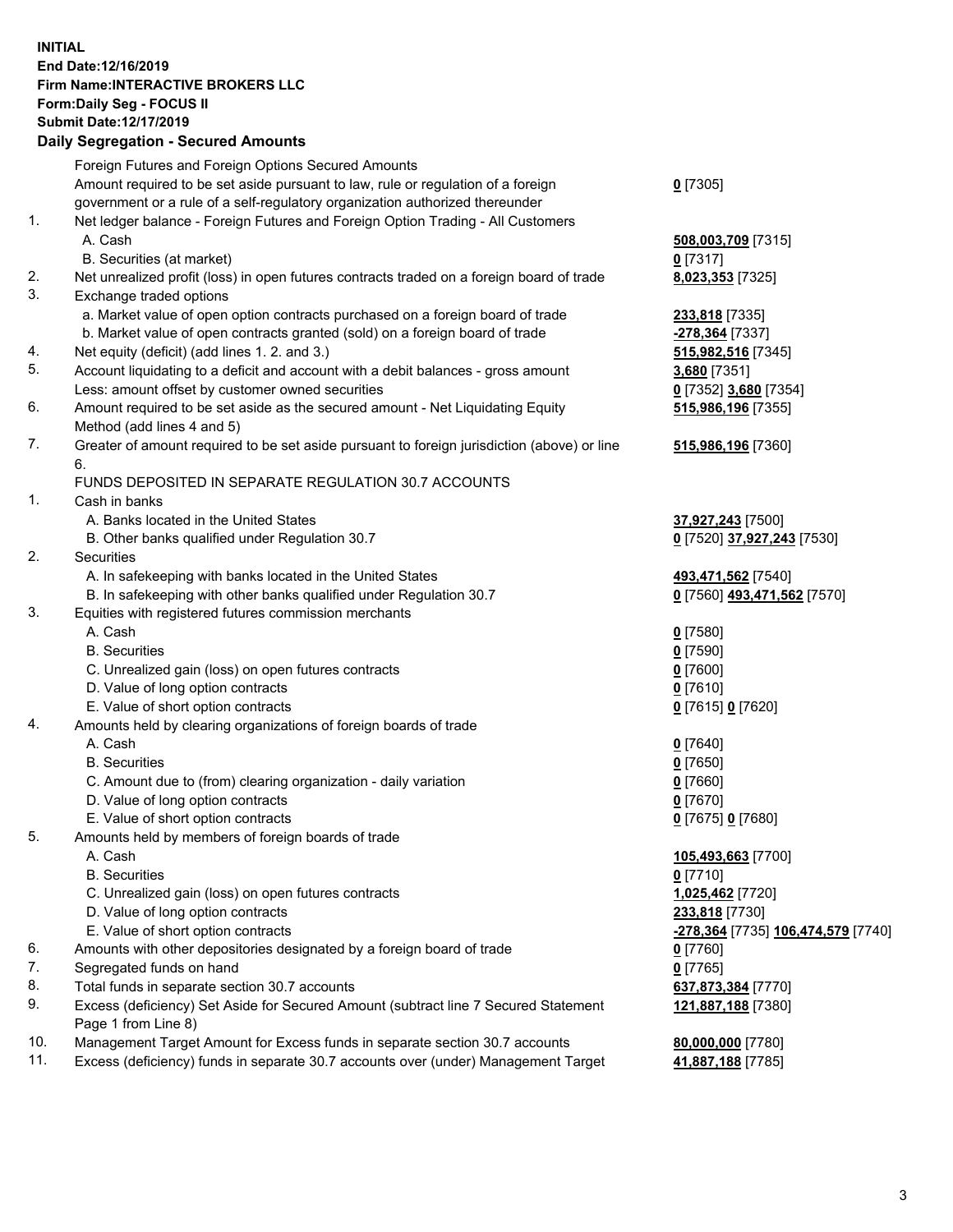**INITIAL End Date:12/16/2019 Firm Name:INTERACTIVE BROKERS LLC Form:Daily Seg - FOCUS II Submit Date:12/17/2019 Daily Segregation - Segregation Statement** SEGREGATION REQUIREMENTS(Section 4d(2) of the CEAct) 1. Net ledger balance A. Cash **4,107,729,948** [7010] B. Securities (at market) **0** [7020] 2. Net unrealized profit (loss) in open futures contracts traded on a contract market **-33,998,994** [7030] 3. Exchange traded options A. Add market value of open option contracts purchased on a contract market **156,009,710** [7032] B. Deduct market value of open option contracts granted (sold) on a contract market **-189,935,230** [7033] 4. Net equity (deficit) (add lines 1, 2 and 3) **4,039,805,434** [7040] 5. Accounts liquidating to a deficit and accounts with debit balances - gross amount **955,016** [7045] Less: amount offset by customer securities **0** [7047] **955,016** [7050] 6. Amount required to be segregated (add lines 4 and 5) **4,040,760,450** [7060] FUNDS IN SEGREGATED ACCOUNTS 7. Deposited in segregated funds bank accounts A. Cash **988,789,513** [7070] B. Securities representing investments of customers' funds (at market) **1,959,867,080** [7080] C. Securities held for particular customers or option customers in lieu of cash (at market) **0** [7090] 8. Margins on deposit with derivatives clearing organizations of contract markets A. Cash **2,018,508** [7100] B. Securities representing investments of customers' funds (at market) **1,341,733,252** [7110] C. Securities held for particular customers or option customers in lieu of cash (at market) **0** [7120] 9. Net settlement from (to) derivatives clearing organizations of contract markets **-11,983,304** [7130] 10. Exchange traded options A. Value of open long option contracts **155,866,072** [7132] B. Value of open short option contracts **-189,819,873** [7133] 11. Net equities with other FCMs A. Net liquidating equity **0** [7140] B. Securities representing investments of customers' funds (at market) **0** [7160] C. Securities held for particular customers or option customers in lieu of cash (at market) **0** [7170] 12. Segregated funds on hand **0** [7150] 13. Total amount in segregation (add lines 7 through 12) **4,246,471,248** [7180] 14. Excess (deficiency) funds in segregation (subtract line 6 from line 13) **205,710,798** [7190] 15. Management Target Amount for Excess funds in segregation **155,000,000** [7194]

16. Excess (deficiency) funds in segregation over (under) Management Target Amount Excess

**50,710,798** [7198]